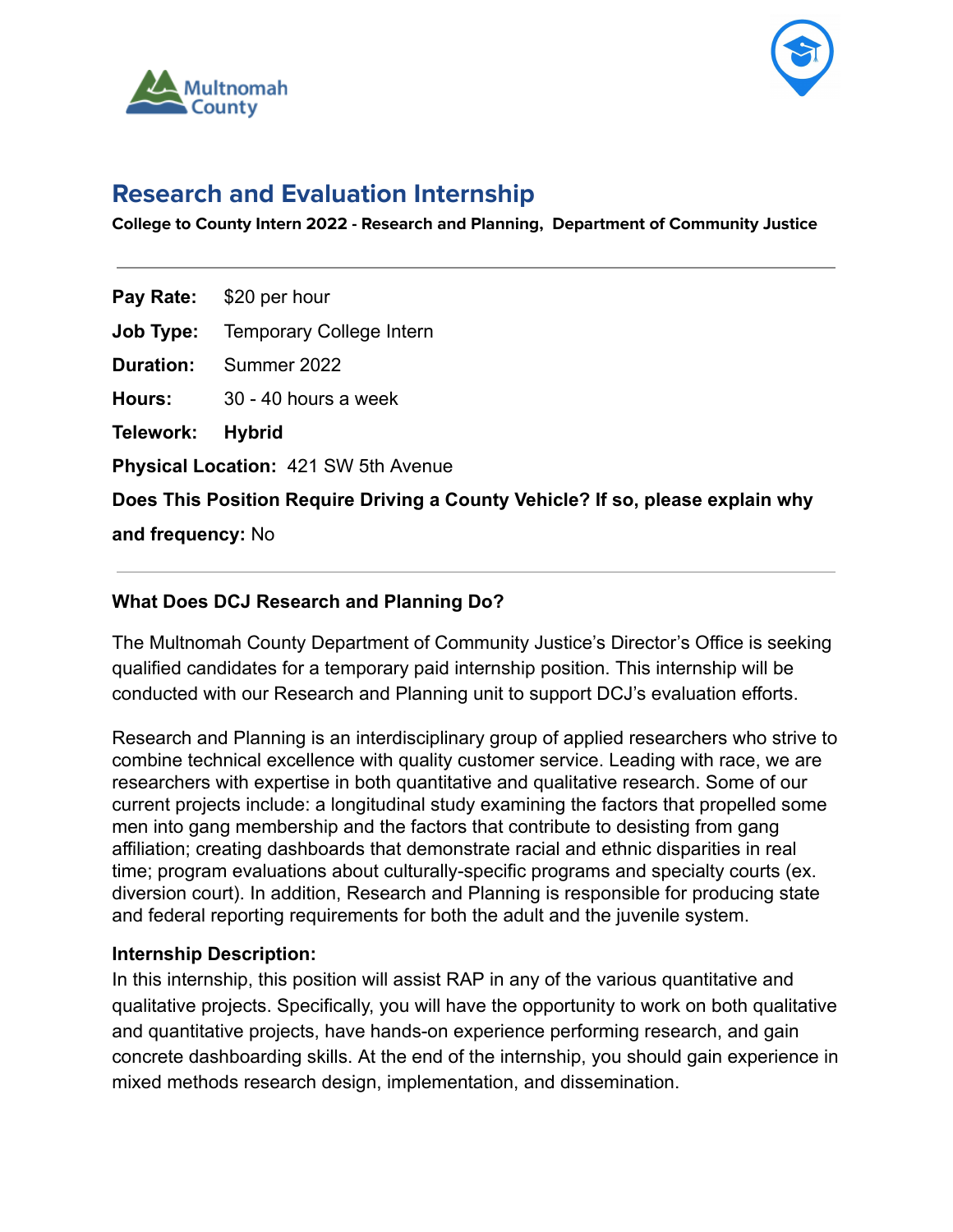



# **Responsibilities include:**

- Perform qualitative interviews and analyses of data collected from justice-involved individuals, community members, and stakeholders.
- Perform basic descriptive analyses and assist with higher level statistical analyses.
- Assist in creating and disseminating survey research.
- Assist in the creation of a dashboard for DCJ.
- Summarize and present research findings and prepare recommendations about programs within DCJ.
- Attend community meetings.

# **Education and Experience Qualifications:**

- An ability to incorporate a racial equity lens into all internship functions and considerations
- Experience working on research projects and a desire to learn more about applied community based research.
- Ability to work independently, as well as the ability to collaborate within a team environment.
- Creative thinking, including looking at issues from a different perspective, identifying connections, and developing new approaches to solving problems.
- Strong interpersonal skills and the ability to connect and communicate with diverse audiences using methods such as slide presentations, charts/graphs, or images.
- Good organizational and time management skills. Must be action-oriented and able to complete projects within a timely manner and attend all necessary meetings.
- Working knowledge of Google applications (Docs, Drive, Slides, Forms, etc.).
- Ability to maintain confidentiality regarding County projects and data.

# **COVID-19 Vaccination Requirement:**

To protect the health of the community and employees, Multnomah County requires employees to be fully vaccinated against COVID-19 or have an approved medical or religious exception as a qualification of employment.